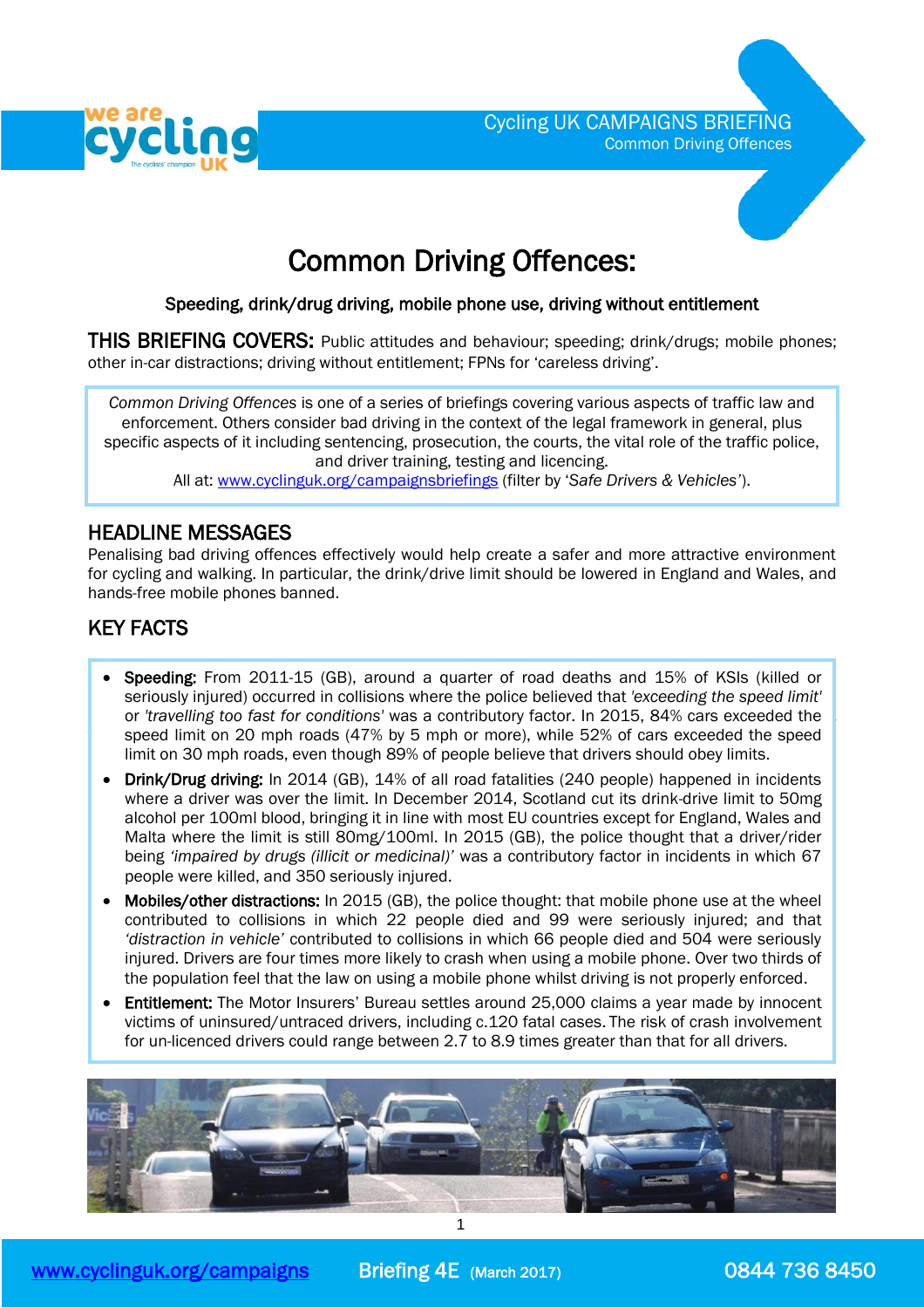

Cycling UK CAMPAIGNS BRIEFING Common Driving Offences



# Exceeding the speed limit

- Speeding fines are currently too low to have any significant impact on driver behaviour.
- Extreme speed (e.g. 20 mph+ over the limit) should be treated as dangerous driving in the first instance.
- There should be no margin over the speed limit at which a driver avoids penalty.
- When determining the severity of any speeding offence and the penalties for it, the presence (or likely presence) of vulnerable road users should be considered as aggravating factors.

#### Drink/drug driving

- The drink-drive blood alcohol limit should be lowered in England, Wales and Northern Ireland from 80mg/100ml to not more than 50mg/100ml, in line with most European countries and Scotland. Novice drivers should not be allowed to drink at all before driving.
- We support the use of targeted checkpoints, but also believe that the police should be given more freedom to carry out random breath testing.
- Alcohol interlocks should be fitted in offenders' vehicles. If successful, the measure should be extended.
- The definitions and standards for drug-related driving offences should relate solely to whether a drug impairs the ability to drive; it should not relate to whether it is legal to use it - i.e. over-thecounter and prescription drugs should be included.

## Mobile phones and other in-car distractions

- Use of hands-free mobile phones whilst driving should be banned.
- More research needs to be done on the impact of other in-car distractions (e.g. SatNavs, radios, incar computers etc.). Drivers who put others in danger because they have been distracted by such devices need to be appropriately penalised.

### Driving without entitlement

• Any driver convicted of a bad driving offence whilst unlicensed or disqualified, and those who persistently break driving bans or go on driving despite not being entitled to do so for some reason, should receive a custodial sentence for the crime.

# BACKGROUND INFORMATION

Bad driving intimidates existing cyclists and deters would-be cyclists – around 64% of people in Britain feel that it is too dangerous for them to cycle on the roads; and nearly half (48%) of those who do cycle share this view.<sup>1</sup>

This briefing looks at specific and common driving offences, and what Cycling UK believes could be done to tackle them. These offences are against the law even if the driving itself is unimpaired. When the driving is impaired and/or when it causes injury, the driver may be prosecuted for 'careless' or 'dangerous' driving. These offences are covered in our briefings on the legal system (see box on front page).

 More effective traffic policing is crucial to tackling bad driving. This is covered in our briefing: [www.cyclinguk.org/campaigning/views-and-briefings/traffic-police-and-other-enforcement-agencies](https://www.ctc.org.uk/campaigning/views-and-briefings/traffic-police-and-other-enforcement-agencies)

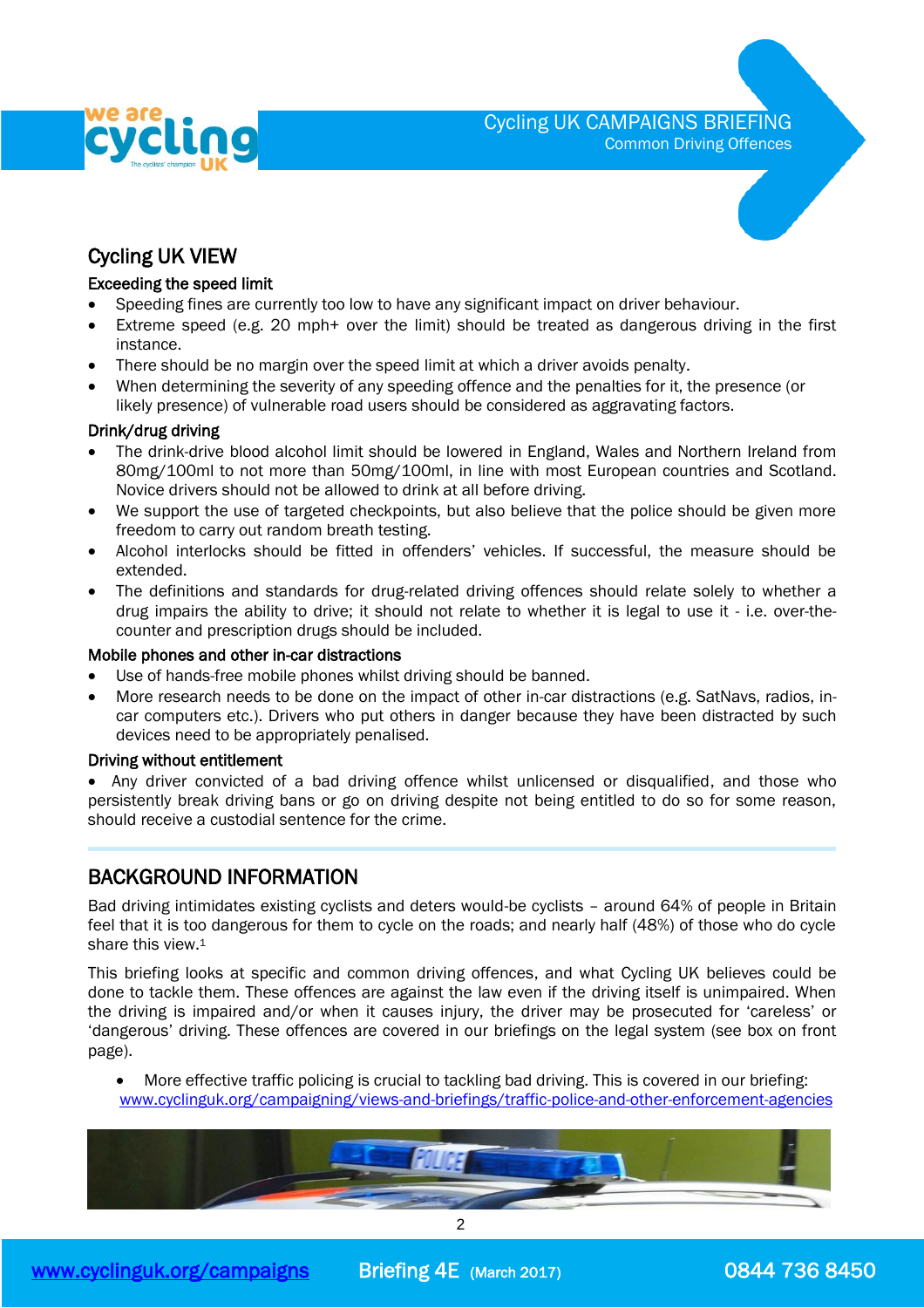

# 1. Bad driving: public attitudes and behaviour

Public attitudes and behaviour in relation to bad driving abounds with conflicts and paradoxes:

## Exceeding the speed limit:

- 89% of people believe that drivers should obey the speed limit, <sup>2</sup> but surveys suggest that many do not comply: 44% admit to breaking 30 mph urban limits; 48% to breaking 50/60 mph limits on country roads; and 46% to breaking 20 mph urban limits.<sup>3</sup>
- 60% of people believe that speed cameras save lives4, yet many subvert a camera's purpose by slowing down on the approach, only to speed up once they are past it.<sup>5</sup>
- Speeding traffic is a matter that causes local communities serious concern.<sup>6</sup>
- 85% of respondents to a 2006 survey said that they felt that travelling immediately above the speed limit on residential roads was unacceptable behaviour.<sup>7</sup>

## Drink/drug driving:

- According to a 2016 survey of 1,000 drivers by Brake, the road safety charity:  $8$
- o A fifth (21%) admitted they had driven after drinking in the last year; and nearly a quarter (23%) admitted they had been a passenger with a driver who had been drinking alcohol;
- o More than half supported calls for a limit of 20mg/100ml blood or lower, while a further 25% favoured a limit of 50mg – the maximum recommended by the European Commission.
- **•** Revealing the results of a survey marking the  $50<sup>th</sup>$  anniversary of the Government's anti-drink driving campaign, the DfT reported: *"Of those surveyed, 91% agreed drink driving was unacceptable and 92% of people said they would feel ashamed if they were caught drinking and driving. This compares to over half of male drivers and nearly two thirds of young male drivers who admitted drink driving on a weekly basis in 1979."* <sup>9</sup>
- *The British Social Attitudes Survey* 2015 survey found that the majority of respondents (78%) agreed that if someone has drunk alcohol they should not drive. 10

### Mobiles phones:

- *The British Social Attitudes Survey* 2015 survey found that: <sup>11</sup>
	- o 90% of respondents disagreed that it is perfectly safe to talk on a hand-held phone whilst driving;
	- $\circ$  68% felt that the law on using a mobile phone whilst driving is not properly enforced;
	- $\circ$  48% agreed that the use of all mobile phones, including hands-free kit, is dangerous; and
	- o 39% believed that all use of mobile phones, including hands-free kit, should be banned.
- Two-fifths (41%) of drivers surveyed by the RAC in 2016 said that others using hand-held phones to make or receive calls while driving was one of their top four concerns (a sharp rise on the 34% who said the same in 2015). Yet, almost a third (31%) admitted using a hand-held phone while driving at least once during the previous 12 months; 20% agreed that it is safe to text or check social media when stationary; and just 78% thought that it is unacceptable to take a quick call on a hand-held phone, compared to 83% in 2015. 12
- A survey of 1,000 drivers by Brake found that almost half of those aged 25-34 use apps while driving (49%); more than half of 25-34 year-olds read or write text messages while driving (55%); and drivers aged 18-35 are most likely to text or use apps behind the wheel.<sup>13</sup>

### Driving without entitlement:

• A survey published by IAM in 2016 found that 16% of respondents felt that uninsured / untaxed / unlicensed drivers should be the top priority for police enforcement, making it the second most popular option out of a list of six. (The most popular option was drink/drug driving – 56% put this top). 14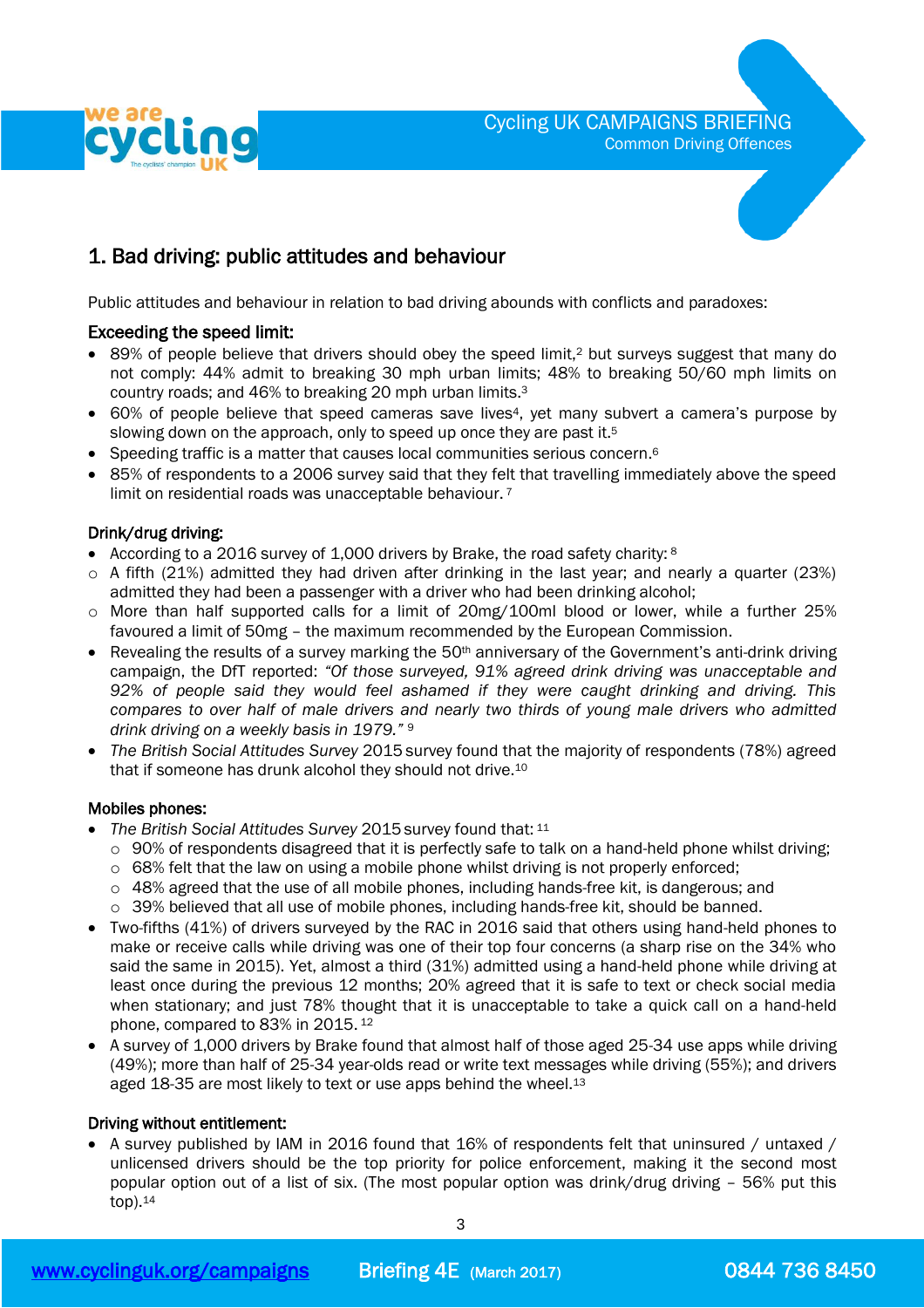

# 2. Exceeding the speed limit

#### $\overline{a}$ Cycling UK view:

- Speeding fines are currently too low to have any significant impact on driver behaviour
- Extreme speed (e.g. 20mph+ over the limit) should be treated as dangerous driving
- There should be no margin over the speed limit at which a driver avoids penalty
- When determining the severity of any speeding offence and the penalties for it, the presence (or likely presence) of vulnerable road users should be considered as aggravating factors

### The offence

The speed limits above which it is an offence to drive are set out in the *Road Traffic Regulation Act 1984,* sections 81, 86, 89 & schedule 6 (England, Wales and Scotland).<sup>15</sup> Speed limits in Northern Ireland

Depending on the severity of the offence, offenders may be given a Fixed Penalty Notice (FPN)<sup>16</sup> of £100 and a minimum of three penalty points, required to attend a speed awareness course as an alternative to prosecution, or issued with a summons.<sup>17</sup>

#### • The speeding problem

The ubiquity of speeding has done much to create the hostile and unwelcoming road conditions that deter people from cycling. In recent years, speed camera partnerships and various other initiatives at local and national level have attempted to tackle the issue with automatic enforcement and antispeeding campaigns. This has met with some undoubted success, but exceeding the speed limit remains a persistent risk and nuisance for both road users and communities.

- o Each year, around a quarter (23%) of road fatalities and 15% of KSIs (killed or seriously injured) occur in collisions where the police believed that *'exceeding the speed limit'* or *'travelling too fast for conditions'* was a contributory factor.<sup>18</sup>
- o In 2015 (England and Wales):
	- The police issued 1,016,800 mixed penalty notices (FPNs) for motoring offences, around 78% of which related to speeding (790,956).<sup>19</sup>
	- Around 167,000 people were found guilty of offences related to exceeding the speed limit in the courts in England and Wales (accounting for c.93% of those who were proceeded against).<sup>20</sup>
	- 1,216,000 drivers were sent on speed awareness courses.<sup>21</sup>
- $\circ$  The DfT found that, in 2015 in 'free flow' conditions, 84% cars exceeded the speed limit on 20 mph roads (47% by 5 mph or more), while 52% of cars exceeded the speed limit on 30 mph roads. <sup>22</sup>
- o According to research commissioned by the DfT, the risk of fatality for a pedestrian *"… increases slowly until impact speeds of around 30 mph. Above this speed, risk increases rapidly – the increase is between 3.5 and 5.5 times from 30 mph to 40 mph."* <sup>23</sup>
- $\circ$  An earlier (and much quoted) study by Ashton and Mackay in 1979, found that:  $^{24}$ 
	- Only about 2.5% of fatalities occur at speeds below 20 mph
	- About 20% of fatalities occur at speeds below 30 mph
	- About 50% of fatalities occur at speeds below 35 mph
	- About 90% of fatalities occur at speeds below 40 mph

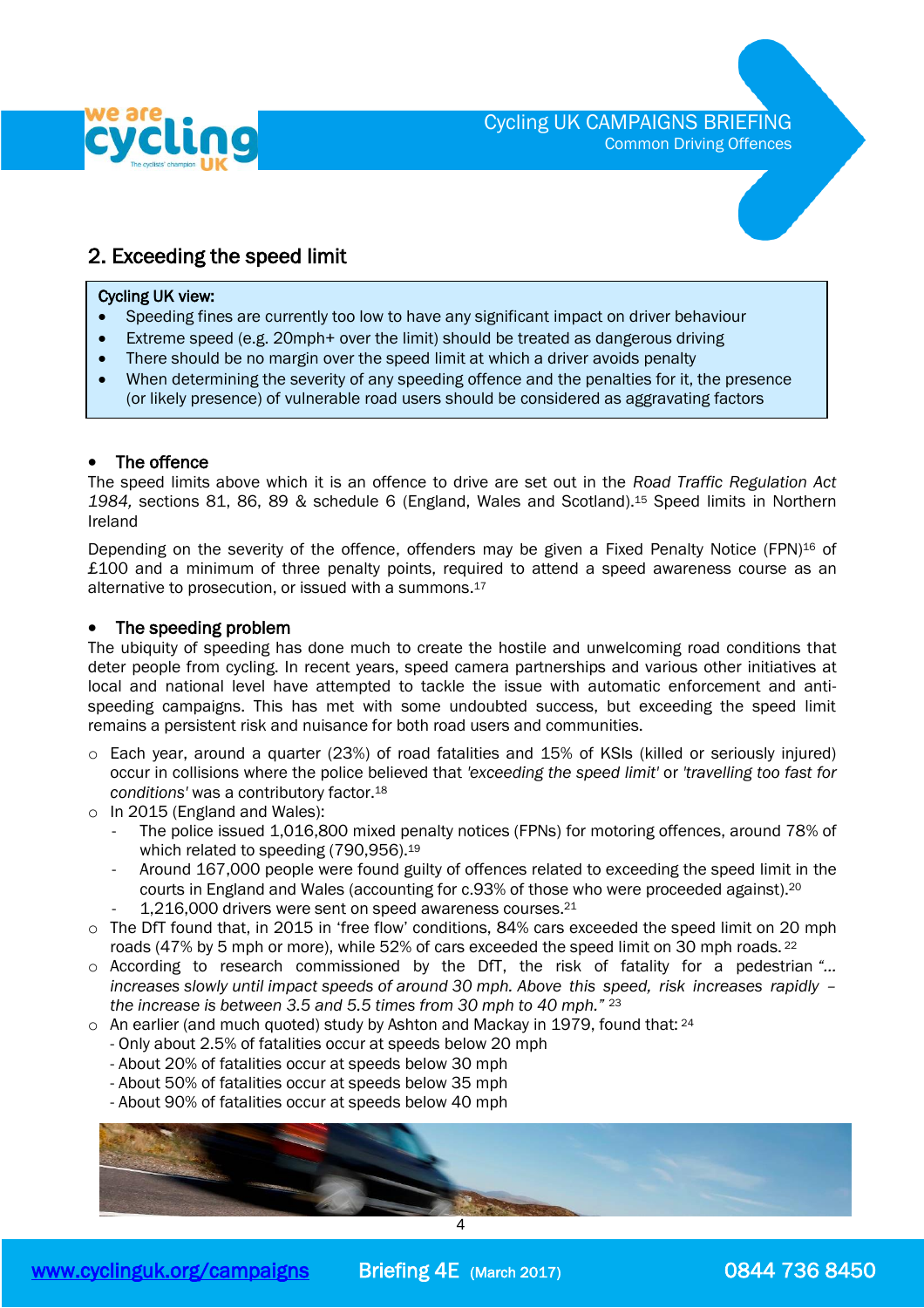

- Fines: Given the harm that speed can cause and the intimidating effect it can have on other road users and communities – and the fact that many drivers still regularly exceed the speed limit – the financial penalty needs to be high enough to be a strong and effective deterrent. In 2013, the FPN for speeding (and other endorsable offences) increased to £100, having remained at £60 since 2000. This is still a modest sum.
- Extreme speed: Cycling UK believes that there should be an assumption that exceeding the speed limit by more than 20 mph should be prosecuted as a 'dangerous driving' offence and treated with the severity it deserves. The same principle should also apply to less extreme speeding offences (e.g. more than 10 mph above the limit) in residential areas or other streets where there are significant numbers of cyclists and pedestrians. Fines and penalty points are insufficient in these cases.
- Speed margins: Cycling UK believes that drivers should not be allowed to drive marginally above the speed limit and escape penalty. Thanks to modern detection technology (speed guns etc.), the police can now prove that a driver has exceeded the limit even if it is by a very small margin. In our view, therefore, advice issued to the police on speed enforcement policy should not suggest that they need only take action if the limit is exceeded by a certain percentage.<sup>25</sup> *There should be no difference between the law and the speed at which enforcement begins.*
- Aggravating factors: in our view, magistrates should be expected to consider the presence of any vulnerable road users, including cyclists, as an aggravating factor when determining the severity and penalty for any speeding offence. The location should also be considered, e.g. if the offence took place near a school, hospital, nursery or anywhere that vulnerable road users, again including cyclists, are likely to be.<sup>26</sup> Time of day, we believe, may also be relevant (e.g. speeding near a school at home time). Notwithstanding, there is no excuse whatsoever for speeding anywhere at all at any time of day or night, even if the roads look clear.

See also RoadPeace briefing on penalties for speeding, impacts, enforcement: [www.road-peace.org.uk/resources/RoadPeace\\_Speed\\_Information\\_Sheet\\_March\\_2016.pdf](http://www.road-peace.org.uk/resources/RoadPeace_Speed_Information_Sheet_March_2016.pdf)

## Speed awareness and other remedial courses

As an alternative to prosecution, the police can send drivers who commit a speeding offence on a speed awareness course as part of the National Drivers Offending Retraining Scheme (NDORS). This option is not open to the courts. Drivers pay for the course themselves.

 Some evidence indicates that these courses do influence drivers' attitudes, and that this impact lasts at least for several weeks.<sup>27</sup> It is unclear, though, whether their actual driving behaviour changes. As far as pre-test interventions are concerned, a 2013 report found that little evaluation of these measures had been undertaken and that the evidence for their effectiveness was weak.<sup>28</sup> The Government has, however, commissioned reviews of the effectiveness of speed awareness courses, and of both pre-test and post-test behavioural and technological interventions aimed at improving young drivers' safety.

 There are concerns that the police may be overly keen to refer drivers to NDORS courses, partly because the administrative burden is lighter than if they prosecute, and partly because it earns them money. Equally, the CPS (who face serious workload pressures too) may also decide not to prosecute in a case that the police have referred to them, and send it back for NDORS treatment instead.

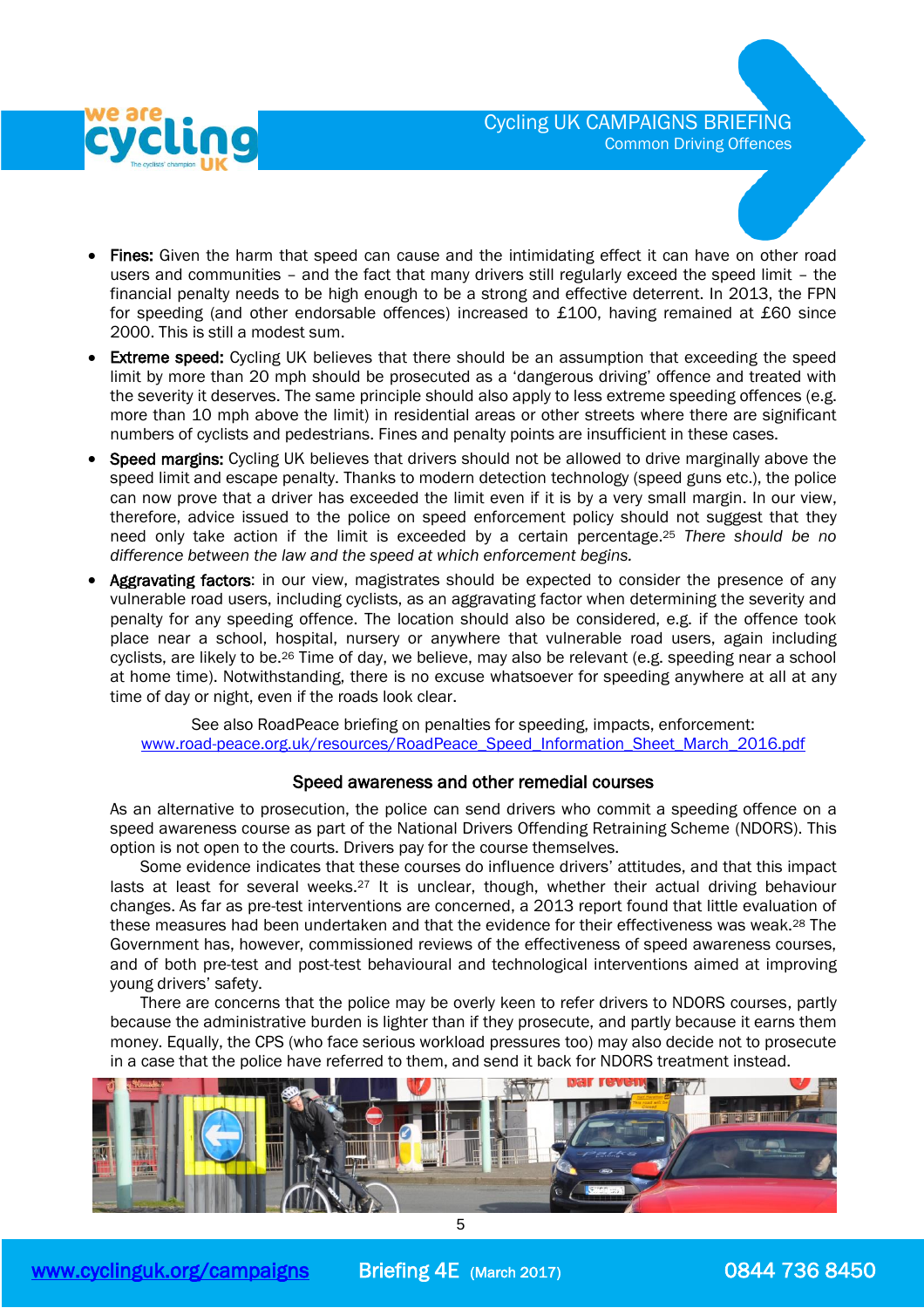



# 3. Drink/Drug driving

## • The offence

The offences of drink/drug driving are set out in the *Road Traffic Act 1988,* <sup>29</sup> sections 4-11 (with a couple of exceptions, most sections cover England, Wales, Scotland and Northern Ireland). It is an offence to drive whilst unfit through drink and drugs and, as far as alcohol is concerned, an offence to drive with more than a prescribed amount in the body.

In Scotland, the limit is 50 milligrammes per 100 millilitres of blood (since December 2014<sup>30</sup>); but in England, Wales and Northern Ireland, it is 80 mg/100ml of blood, 35 microgrammes of alcohol in 100 millilitres of breath, or 107 milligrammes of alcohol in 100 millilitres of urine.

In 2015, specified limits for 16 drugs, half of them illicit and half used for medicinal purposes, were introduced for England and Wales (see drug-driving below).

## a. Drink-driving

# Cycling UK view:

- The drink-drive blood alcohol limit should be lowered in England, Wales and Northern Ireland from 80mg/100ml to not more than 50mg/100ml, in line with most European countries and Scotland. Novice drivers should not be allowed to drink at all before driving.
- We support the use of targeted checkpoints, but also believe that the police should be given more freedom to carry out random breath testing.
- Alcohol interlocks should be fitted in offenders' vehicles. If this proves successful, the measure should be extended.

Drink-driving has been singled out as a particularly unacceptable offence, a message promoted for around 50 years by public information campaigns. Although advances in medical treatment and vehicle safety have no doubt contributed to the decrease in drink-drive fatalities – around six times lower each year since 2010 than in 1979 – the Government's concerted attack on the offence does appear to have had an impact on attitudes (see section 1 above). However, there is no room for complacency: following a sharp drop in deaths between 2009 and 2010 (around 40%), drink-drive deaths have been stable since 2010, at between 230 and 240 a year. The number of seriously injured casualties, however, decreased by 3% from 1,100 in 2013 to 1,070 in 2014, a statistically significant drop. 31

If found guilty, drink-drivers can be imprisoned, banned from driving and/or face a fine.<sup>32</sup> Being over the limit whilst driving an HGV, PSV (bus/coach etc.), taxi or private hire vehicle is considered to be an 'aggravating factor'<sup>33</sup> in a case. There is also a tough sentence (maximum 14 years) for 'careless driving' that kills someone if the driver is drunk or under the influence of drugs at the time.

## • The drink-driving problem

- o In 2015, there were 38,787 proceedings at magistrates courts (England and Wales) where *'driving with alcohol in the blood above the prescribed limit'* was the defendant's 'principal offence'. Over 97% (37,578) of these resulted in conviction.<sup>34</sup>
- o Casualty statistics suggest that the highest risk of death from driving whilst over the legal limit is to the driver themselves, rather than to other road users. Indeed, in 2014, half of fatal drink-drive incidents were 'single vehicle', with no pedestrian casualties. 35
- o However, a TRL report found that between 2005-07, the police concluded that the car driver was 'impaired by alcohol' in 15% of collisions that killed a cyclist.<sup>36</sup> While driver 'impaired by alcohol' did not appear amongst the top ten contributory factors in serious collisions, the authors concluded that where it was attributed to a driver, the cyclist's injury severity was greater.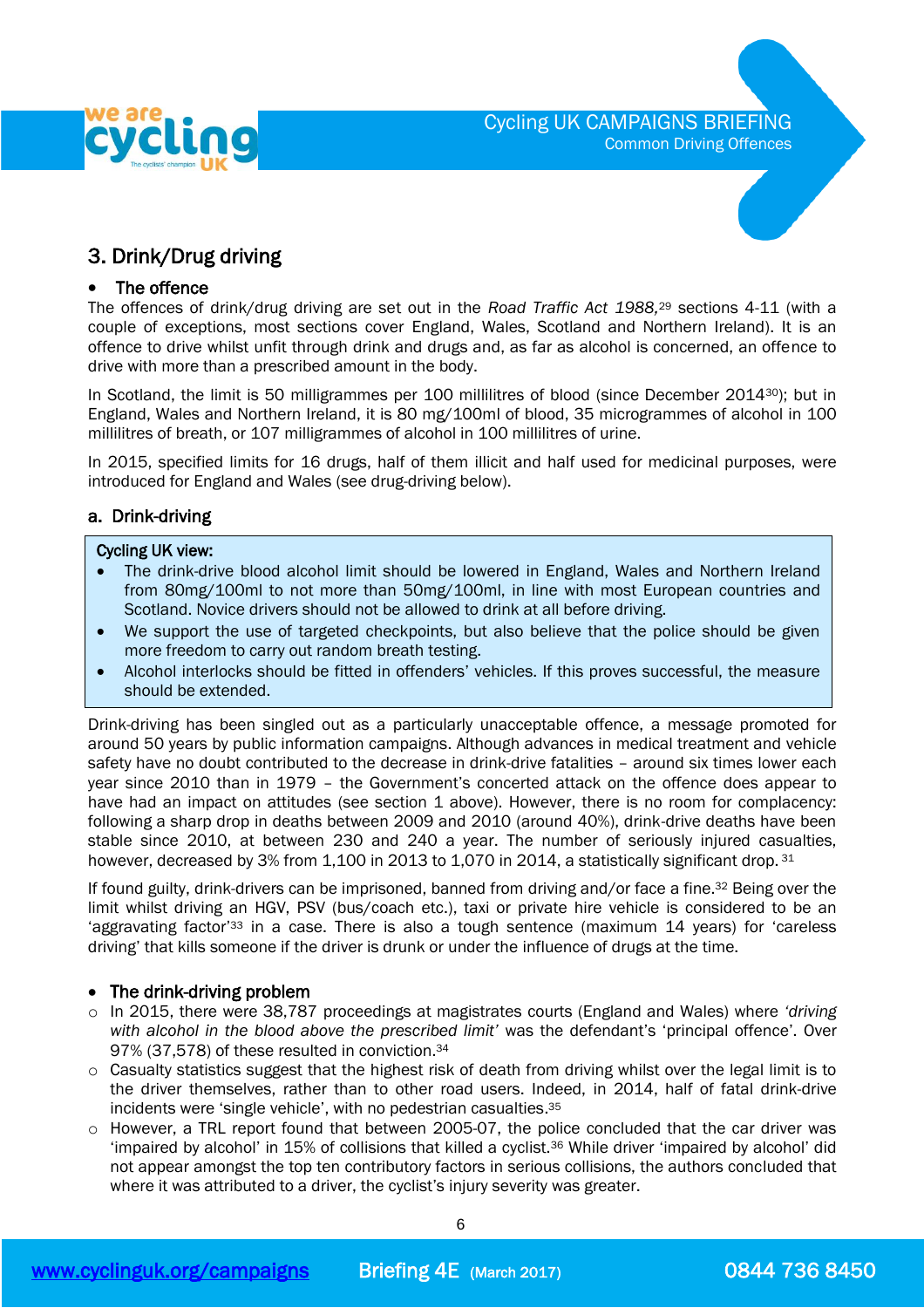

- $\circ$  In 2014, 14% of all road fatalities (240 people) happened in collisions in which a driver was over the blood alcohol limit. There were also 1,310 KSIs in which a driver was over the limit.<sup>37</sup>
- o Repeat offending is a significant issue. According to the DVLA (December 2016), more than 8,000 motorists were caught drink-driving twice between 2011 and 2015. 38
- o The National Institute for Health and Clinical Excellence (NICE) reports that a driver with a blood alcohol concentration of between 50mg/100ml and 80mg/100ml is at least six times more likely to die in a collision than a driver who has not consumed alcohol. <sup>39</sup>
- $\circ$  In each year (2010 2014), some 35%-50% of the cyclists killed on Britain's roads were tested for their blood alcohol level. As a result, around 7% to 28% were found to have some alcohol in their blood (i.e. their reading was above 9mg/100ml). In England and Wales, between 4% and 19% were over the prevailing drink-drive limit (80mg/100mg). On average, this latter figure was lower than that for tested car drivers (23%), pedestrians (40%) and passengers (23%). Motorcycle riders though, were lowest at 9%. <sup>40</sup> (Note: as the number of cyclists tested is so small, the figures for them are less robust than they are for other groups, and fluctuate markedly from year to year). For more on cycling under the influence of drink or drugs, see [www.cyclinguk.org/campaigning/views-and](http://www.ctc.org.uk/campaigning/views-and-briefings/offences-cycling-under-influence)[briefings/offences-cycling-under-influence](http://www.ctc.org.uk/campaigning/views-and-briefings/offences-cycling-under-influence)

Lowering the limit: Britain's blood alcohol drink-drive limit was set in 1967. At 80mg/100ml, England and Wales are now out of line with most of Europe, except Malta - most countries (including Scotland from December 2014) impose a limit of 50mg/100ml.<sup>41</sup> NICE suggests that as many as 168 lives approximately 7% of current road deaths in Great Britain - could be saved in the first year of a 50mg limit, rising to as many as 303 lives saved by the sixth year.<sup>42</sup> This move has been recommended by the *North Review* (see below).

Novice & young drivers: A zero limit for novice drivers could also become part of a 'graduated driver licensing' system, although there are arguments for extending this so that it covers all drivers at least to their mid-20s. In 2014 (GB):

- o Just over a fifth of the drivers who were killed in the 16-24 age group were found to be over the limit. 43
- o As in previous years, breath test failure / refusal rates amongst car drivers following reported personal injury incidents were highest for males aged 20 to 24 and 25 to 29: 6.4% failed or refused for both groups, double the average for all drivers.<sup>44</sup>

Random breath testing: The stronger the possibility of being caught, the more likely it is that drivers will not break the law.<sup>45</sup> The police in Northern Ireland now have powers to test drivers randomly at checkpoints (i.e. before asking a driver to take a breath test, they no longer have to suspect that they have been drinking, committed an offence or been involved in a collision).<sup>46</sup> Giving the police elsewhere more freedom and the resources to carry out random breath tests would boost levels of compliance.

Alcohol interlocks: These are breath analysing devices installed in motor vehicles that stop the engine being started if the driver is over the drink-drive limit. Piloting them on offenders would help establish how effective they are.

Drink-driving rehabilitation scheme (DDRS): Since 2000, courts in Great Britain have had the power to refer people convicted of a drink-drive offence and disqualified for at least 12 months, to an approved DDRS.<sup>47</sup> Research suggests that this is an intervention that does have a marked impact on behaviour: offenders who had not attended a DDRS course were between 2 and 3 times more likely to reoffend than those who had undertaken a course. This figure applied up to 2 years after the initial conviction. <sup>48</sup>

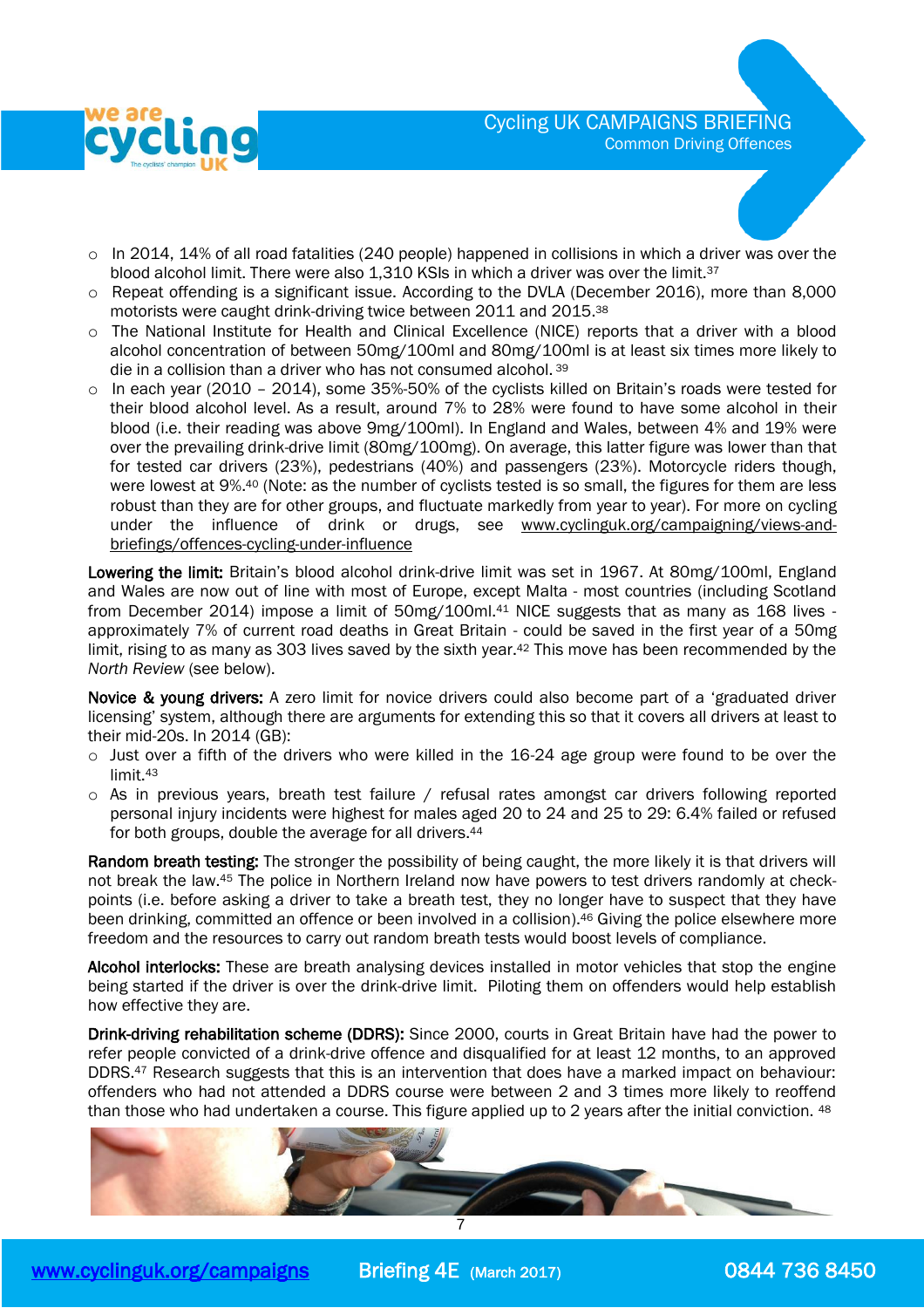

## <span id="page-7-0"></span>b. The drug-driving problem

Cycling UK view: The definitions and standards for drug-related driving offences should relate solely to whether a drug impairs the ability to drive; it should not relate to whether it is legal to use it - i.e. over-the-counter and prescription drugs should be included.

In 2015, the police thought that a driver/rider being *'impaired by drugs (illicit or medicinal)'* was a contributory factor in incidents in which 67 people were killed, and 350 seriously injured.<sup>49</sup>

Specified limits: Until March 2015, the law against driving whilst unfit through drugs (*Road Traffic Act 1998, Section 4*50) was harder to enforce than those against drink-driving because there were no specified limits set for drugs. However, thanks to new Section 5A of the *Road Traffic Act 1988* (as amended by the *Crime and Courts Act 2013*), it is now an offence to drive or attempt to drive or be in charge of a motor vehicle in excess of a specified limit for certain drugs in England and Wales (but not yet in Scotland or Northern Ireland).<sup>51</sup> Limits have been set for 16 drugs, half of which are illicit and half used for medicinal purposes.<sup>52</sup> In 2016, the first full year with the new law, at least 8,500 people were caught and successfully convicted of drug-driving. In 2014, there were just 879 endorsements for drugdriving. 53

Cycling UK welcomes the changes, believing that the definitions and standards for drug-related offences should relate solely to whether a drug impairs the ability to drive and not to whether it is legal to use it.

### c. The North Review on drink and drug driving law (2010)

Cycling UK's view on the North Review: Cycling UK welcomes the North Review's findings and urges the adoption of its recommendations, including the advice to monitor the impact of any new legislation or procedures it proposes and toughen them if necessary.

In 2010, Sir Peter North published the findings of a review<sup>54</sup> the Government had asked him to chair on the law on drink/drug driving, the first since 1976. The conclusions attracted support from the public, driving organisations and the health sector.

The Review's 51 recommendations include:

#### Drink driving:

- Reducing the drink-drive blood alcohol limit from 80mg/100ml to 50mg/100ml (as has since happened in Scotland);
- Giving the police greater powers to check for drink-drivers, and streamlining drink-drive procedures to increase police time on the roads (but without specifically targeting young people or professional drivers).

#### Notes:

i) The review decided against recommending an even lower limit, i.e. 20mg/100ml, at least for the time being. This was because of a lack of evidence that drivers with a 20mg-50mg/100ml are a problem group in terms of drink-drive casualties and fatalities. It was also concerned that a sudden reduction might undermine public support and compliance; and might necessitate introducing graduated penalties (i.e. making the penalties for not going much over the limit less severe than those for going over the limit by a greater margin). The author thought this risked diluting the effectiveness of the current regime, a strength of which is its relatively tough sanctions for *all* drink/driving contraventions.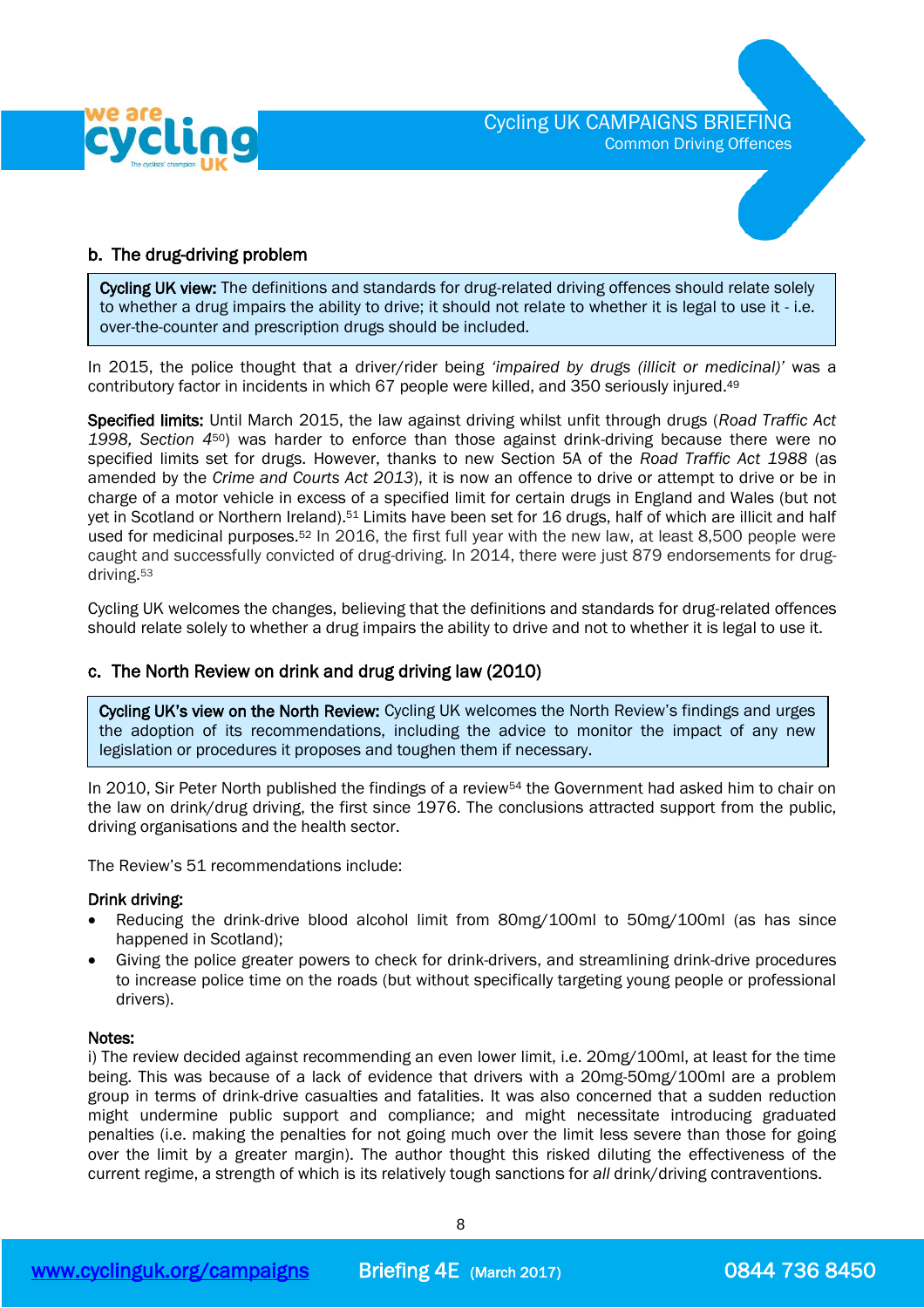



#### Notes (continued):

ii) The review also decided, for a range of reasons, not to recommend that a lower limit (20mg/100ml) be imposed on novice/young drivers. Instead it suggested that the Government should review the impact of a new 50mg limit (if introduced) on these drivers after five years – and reduce it if necessary. It also recommended that training and testing regimes should give greater emphasis to the dangers of drink and drug driving.

Drug driving: the Review's main recommendations about drug-driving already been introduced (see [3b\)](#page-7-0).

The review also recommended:

- Better data collection and research into the levels at which drugs impair the ability to drive;
- Researching and developing drug screening devices for the police to use (at police stations/roadside);
- Following legal reform, including drug-driving offences in the High Risk Offender scheme55, and introducing drug-driver rehabilitation courses;
- Giving clear advice to patients from doctors and the pharmaceutical industry on the effects of prescribed drugs on driving.

# 4. Mobile phone use (talking and texting)

Cycling UK view: use of hands-free mobile phones whilst driving should be banned.

### • The offence

The offences relating to mobile phone use are set out in the *Road Traffic Act 1988*, section 41D (amended by the *Road Safety Act 2006*) for England, Wales and Scotland, and *The Road Traffic (Northern Ireland) Order 2007*. 56

The use of a hand-held mobile phone (or similar hand-held device) whilst driving became illegal on 1st December 2003. If a driver has to hold the phone to send text messages, or to access the Internet etc, the activity is likewise illegal whilst driving (pushing the buttons of a 'hands-free' phone is permitted, provided the device is not held in the hand, i.e. it has to be in a cradle). Also, if the police think that a driver has been distracted by using a hands-free phone, or not in control of their vehicle, they could still get stopped and penalised. It is also an offence to "cause or permit" a driver to use mobile phone or other hand-held device.

From March 2017, offenders using a hand-held mobile phone whilst driving may be issued with six penalty points plus a fixed penalty notice of £200 (previously three points and a £100 fine). Drivers can be taken to court if a police officer thinks an FPN (Fixed Penalty Notice) is inadequate, and/or if they are caught twice using their mobile, or accrue 12 points. If this happens, the fine will probably be larger and disqualification is possible. The maximum court fine is £1,000, or £2,500 for drivers of vans, lorries, buses and coaches.

These offences apply if the driver is seen using a phone, irrespective of outcome. If the driving is bad, or a crash happens while a phone is being used, drivers can be prosecuted for careless or dangerous driving or, if someone is killed, for causing death by careless or dangerous driving.

Using a mobile phone while driving is a growing road safety hazard worldwide, and more than 140 countries have banned it, with around 30 also forbidding the use of hands-free sets.<sup>57</sup>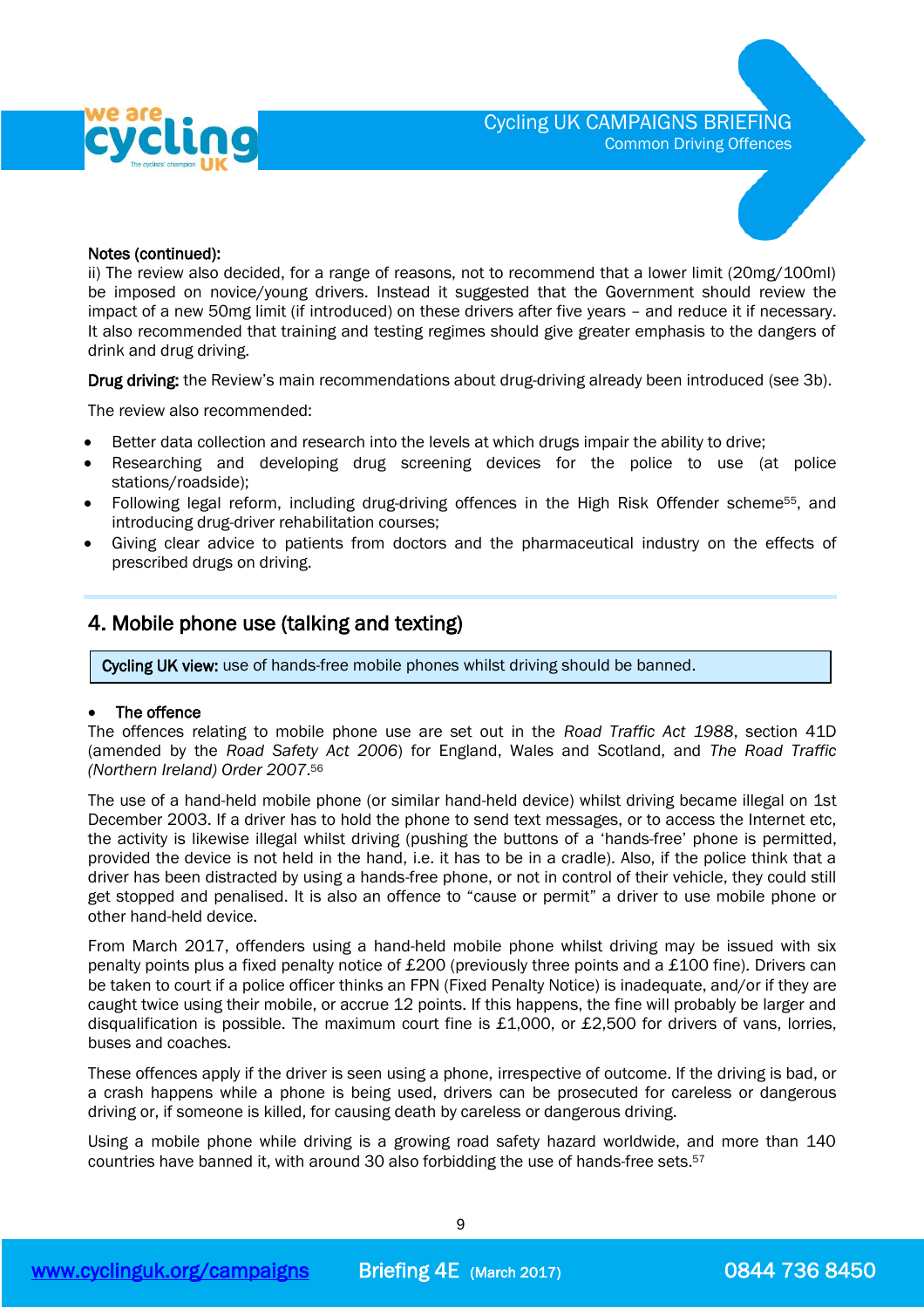

## The problem

Unfortunately, a significant number of drivers still flout the law:

- o In 2014, 1.6% of all drivers and 1.4% of car drivers in England and Scotland were observed using a hand-held phone whilst driving.<sup>58</sup>
- $\circ$  In 2015 (GB), there were 22 fatalities and 99 serious injuries in reported road crashes in which using a mobile phone was considered by the police to have been a contributory factor.<sup>59</sup>
- $\circ$  In 2015, 16,861 FPNs were issued for using a hand-held mobile phone while driving in England and Wales, representing a 43% drop on 2014 (29,749), and an 87% drop since 2011.<sup>60</sup> The decrease is very unlikely to reflect higher levels of compliance, given the Government's decision to increase the penalties for the offence from March 2017.<sup>61</sup> The drop in the number of officers engaged in roads policing over the last few years has no doubt had an impact.<sup>62</sup>
- o An analysis by the road safety charity Brake found that, in September 2013, more than half a million UK drivers (575,000) had points on their licence for using their mobile phone at the wheel or being otherwise distracted. One in 15 (6.5%) of these drivers had six points or more for driving distracted and four in five (78%) were male.<sup>63</sup>
- o Several cyclists have been killed or seriously injured by drivers who were using their phones at or around the time of the collision.<sup>64</sup>

### The effect of mobile phone use (talking and texting) on driver behaviour

- $\circ$  An academic study of the effect that imagery-induced distraction has on hazard perception and eye movements when driving concluded that: *"Compared to undistracted participants, dual-taskers* [i.e. drivers who were distracted, some by a telephone task] *were slower to respond to hazards; detected fewer hazards; committed more 'looked but failed to see' errors; and demonstrated 'visual tunnelling'. Telephone conversations may interfere with driving performance because the two tasks compete for similar processing resources, due to the imagery-evoking aspects of phone use."<sup>65</sup>*
- o A TRL study found that certain aspects of driving performance are impaired more by using a phone than by having a blood alcohol level at the current legal limit. <sup>66</sup>
- $\circ$  This impairment is largely due to the mental distraction of the conversation, rather than to the physical distraction of dialling numbers or handling the phone itself. Hence the degree of impairment is no different for hands-free compared with hand-held mobiles.
- o The distraction is thought to be different from that of conversing with someone in the car: people present in the vehicle are immediately aware of sudden hazards, whereas someone remote from the scene is not. In fact, they may not even know that they are talking to someone who is driving. Also, trying to listen to a mobile phone conversation often requires significant concentration, especially when the quality of transmission is poor.
- o Texting also significantly impairs driving behaviour (e.g. it leads to variability of lane position).<sup>67</sup>
- $\circ$  Research shows that drivers are four times more likely to crash when using a mobile phone.<sup>68</sup>

Hands-free bans: given the body of research supporting the argument that hands-free mobile phone use is as distracting as using a hand-held device whilst driving, Cycling UK believes that the use of the former at the wheel should be outlawed too.

Technology: various devices have been proposed or developed in an attempt to mitigate the distracting effect of using mobile phones while driving (e.g. 'head-up display' on the windscreen which means drivers don't have to adjust visual focus when looking between the road and a screen; or voice commands/texting). However, as these devices may still divert the driver's attention from the road, disabling phones is likely to be the best solution. 69

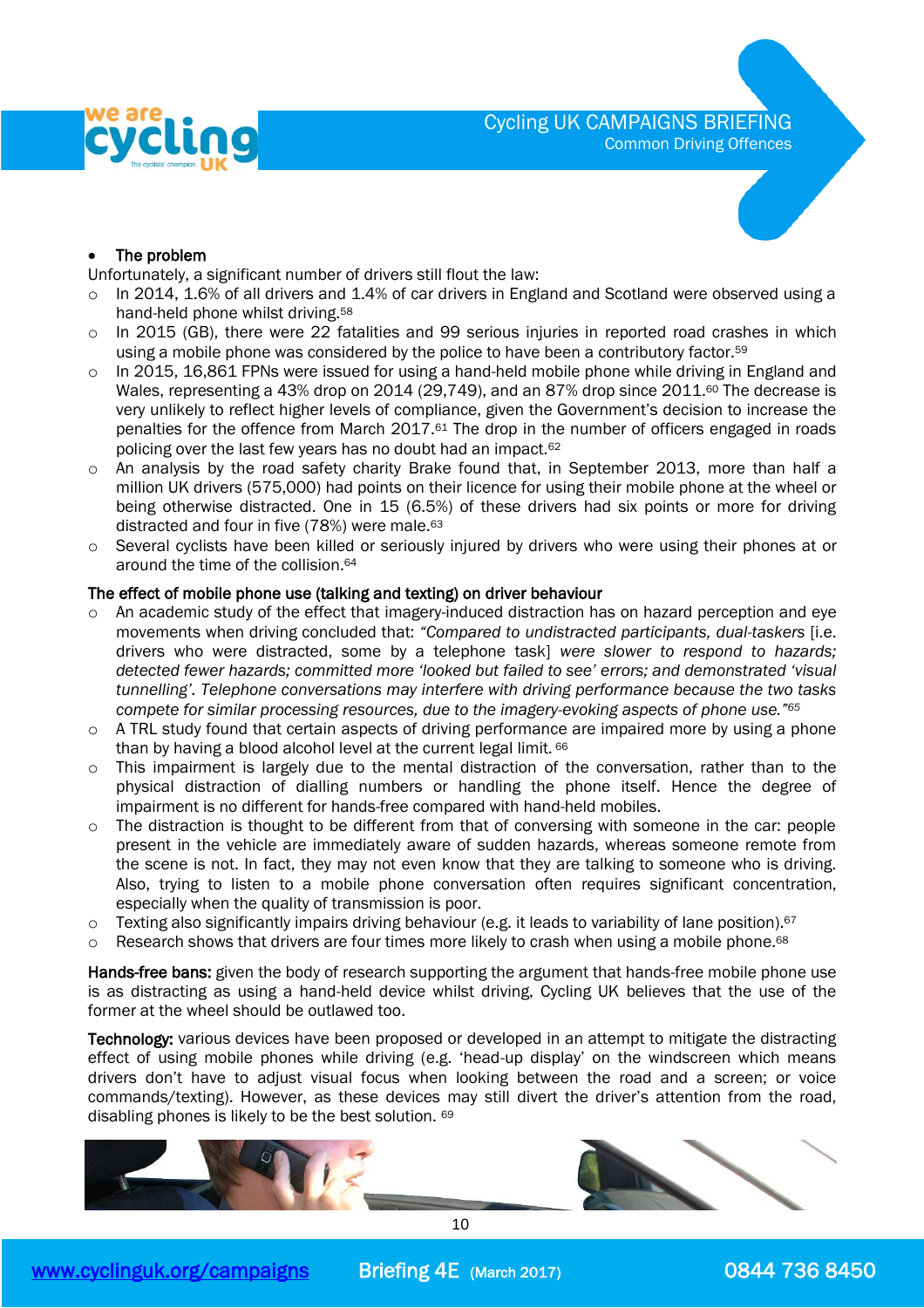

"In the immediate future we can only try to increase the perception of being caught, and to change social attitudes to the car phone. It is not just the driver who needs to be targeted, but also the people who receive or make calls to drivers. And the use of the mobile phone in the workplace needs to be brought under control too. Firms not only need to tell employees not to phone when driving, but also need to make them understand that they mean it ..." The AA on mobile phones (2009) *Hanging on the Telephone: The AA Mobile Phone File*. [www.theaa.com/public\\_affairs/reports/hanging-on-the-telephone-the-aa-mobile-phone-file](http://www.theaa.com/public_affairs/reports/hanging-on-the-telephone-the-aa-mobile-phone-file-may2009.pdf)[may2009.pdf](http://www.theaa.com/public_affairs/reports/hanging-on-the-telephone-the-aa-mobile-phone-file-may2009.pdf)

# 5. Other in-car distractions

I

Cycling UK view: More research needs to be done on the impact of other in-car distractions (e.g. SatNavs, radios, in-car computers etc). Drivers who put others in danger because they have been distracted by such devices need to be appropriately penalised.

More research has been carried on the distracting effect of mobiles than on any other type of device likely to cause similar problems. Nevertheless, there are numerous other devices/activities capable of diverting a driver's attention (e.g. satnavs, radios).

In theory, a driver can be prosecuted if the use of any such device means that they lose proper control of their vehicle. The Crown Prosecution Service (England and Wales) says that driving is likely to be characterised as dangerous if it is done *"… whilst avoidably and dangerously distracted such as whilst reading a newspaper/map, talking to and looking at a passenger, selecting and lighting a cigarette or by adjusting the controls of electronic equipment such as a radio, hands-free mobile phone or satellite navigation equipment …".<sup>70</sup>*

The Highway Code (Rule 150) also states that: *"There is a danger of driver distraction being caused by in-vehicle systems such as satellite navigation systems, congestion warning systems, PCs, multi-media, etc. You MUST exercise proper control of your vehicle at all times. Do not rely on driver assistance systems such as cruise control or lane departure warnings. They are available to assist but you should not reduce your concentration levels. Do not be distracted by maps or screen-based information (such as navigation or vehicle management systems) while driving or riding. If necessary find a safe place to stop."* 

Cycling UK is seriously concerned about any technology that could distract a driver, e.g. in-car computers that can be used as phones or for other types of communication. Not only would this area benefit from more research, but it is important to ensure that all in-car distraction that poses danger to others is appropriately penalised.

## • The problem

- o In 2015, the police thought that *'distraction in vehicle'* was a contributory factor in incidents in which 66 people died, and 504 were seriously injured.<sup>71</sup>
- $\circ$  In 2013, two drivers were sentenced for killing cyclists whilst distracted by their satnavs. One of the drivers was imprisoned.<sup>72</sup>

### For more on driver distraction, see Brake's briefing

<http://www.rospa.com/rospaweb/docs/advice-services/road-safety/vehicles/satnav.pdf>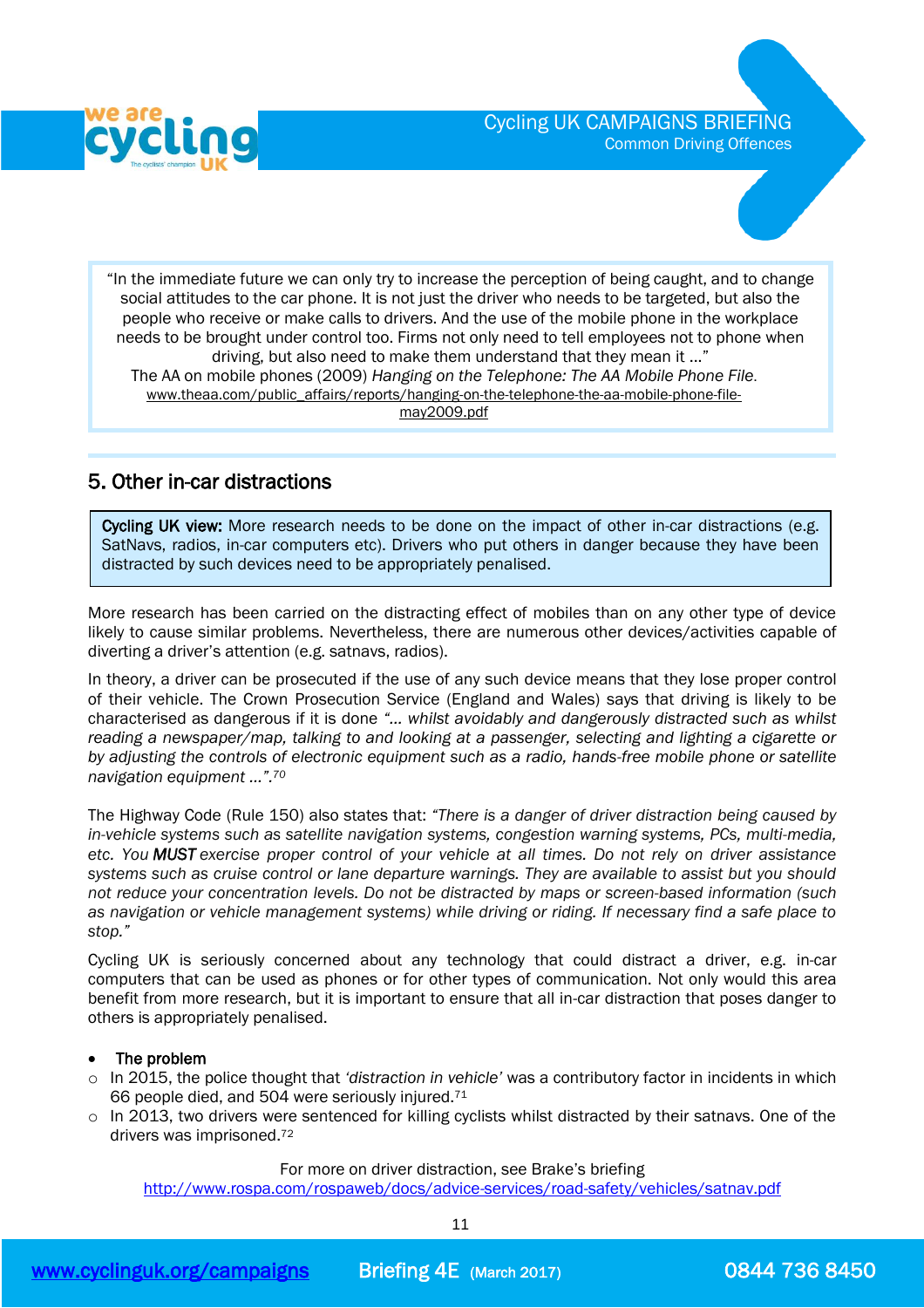

# 6. Driving without entitlement

Cycling UK view: Any driver convicted of a bad driving offence whilst unlicensed or disqualified, or those who persistently break driving bans or go on driving despite not being entitled to do so for some reason, should receive a custodial sentence for the crime.

#### The offence

I I

'Driving without entitlement' refers to the offences of driving without a valid (or correct) licence or insurance (*Road Traffic Act 1988*, section 87 and 143 respectively) or vehicle registration (*Vehicle Excise and Registration Act 1994,* section 29*).* The main legislation covering the requirement for driving licences and insurance in Northern Ireland is the *Road Traffic (Northern Ireland) Order 1981*.

Since 2005, the police in England, Wales and Scotland, have been able to seize and crush the vehicles of uninsured or unlicensed drivers (*Road Traffic Act 1988*, sections 165a & 165b).

### • The problem

Driving without entitlement offences are serious because they undermine the established licensing and registration system designed to maintain driving and vehicle standards, and the ability of injured victims to obtain compensation. Cycling UK therefore believes that custodial sentences should be imposed on drivers who commit a motoring offence whilst driving uninsured/unlicensed or those who go on driving despite not being entitled to do so.

- o The Motor Insurers' Bureau, who provide compensation to innocent victims of uninsured and untraced drivers, settle around 25,000 claims a year, including on average 120 fatal cases.<sup>73</sup>
- o In 2015, the courts in England and Wales convicted 6,589 people for driving whilst disqualified a 'principal offence'; 8,226 for '*driving or causing or permitting another person to drive other than in accordance with licence'*; and 71,417 for using a motor vehicle uninsured against third party risks.<sup>74</sup> With the help of database and technological advances, the level of uninsured driving in the UK dropped from 2 million to 1 million between 2005 and 2015.<sup>75</sup>
- o In 2015, 120,687 vehicles were seized by all UK police forces.<sup>76</sup>
- $\circ$  In 2016, police forces in England and Wales crushed over 6,500 cars.<sup>77</sup>
- o Unlicensed and uninsured drivers are also significantly more likely to be involved in road crashes and to flout traffic law:
	- A report for the DfT estimated that the risk of crash involvement for unlicenced drivers could range between 2.7 to 8.9 times greater than that for all drivers.<sup>78</sup>
	- The same report found that *"driving while disqualified was associated with a 'weightier' motoring offence record (more occasions in court, more convictions and more disqualifications), was associated with a criminal record, and with individuals who were first convicted of a motoring offence before the age of 21."*
	- Research from New Zealand that found that, after controlling for age, gender and education, uninsured drivers were five times more likely to face car crash injury.<sup>79</sup>

# 7. Fixed penalties for 'careless driving'

In 2013, the Government made careless driving a fixed penalty offence, with a £100 fine and three penalty points (England, Wales and Scotland).<sup>80</sup>

In Cycling UK's view, the police should be absolutely sure not to issue FPNs where the driving in question was essentially dangerous, and certainly not when someone has been injured, or if there is evidence of a potentially dangerous 'near miss'. Such cases need to be investigated thoroughly and passed to the courts, where more serious penalties are available. Clear guidance on the use of FPNs for careless driving are therefore vital.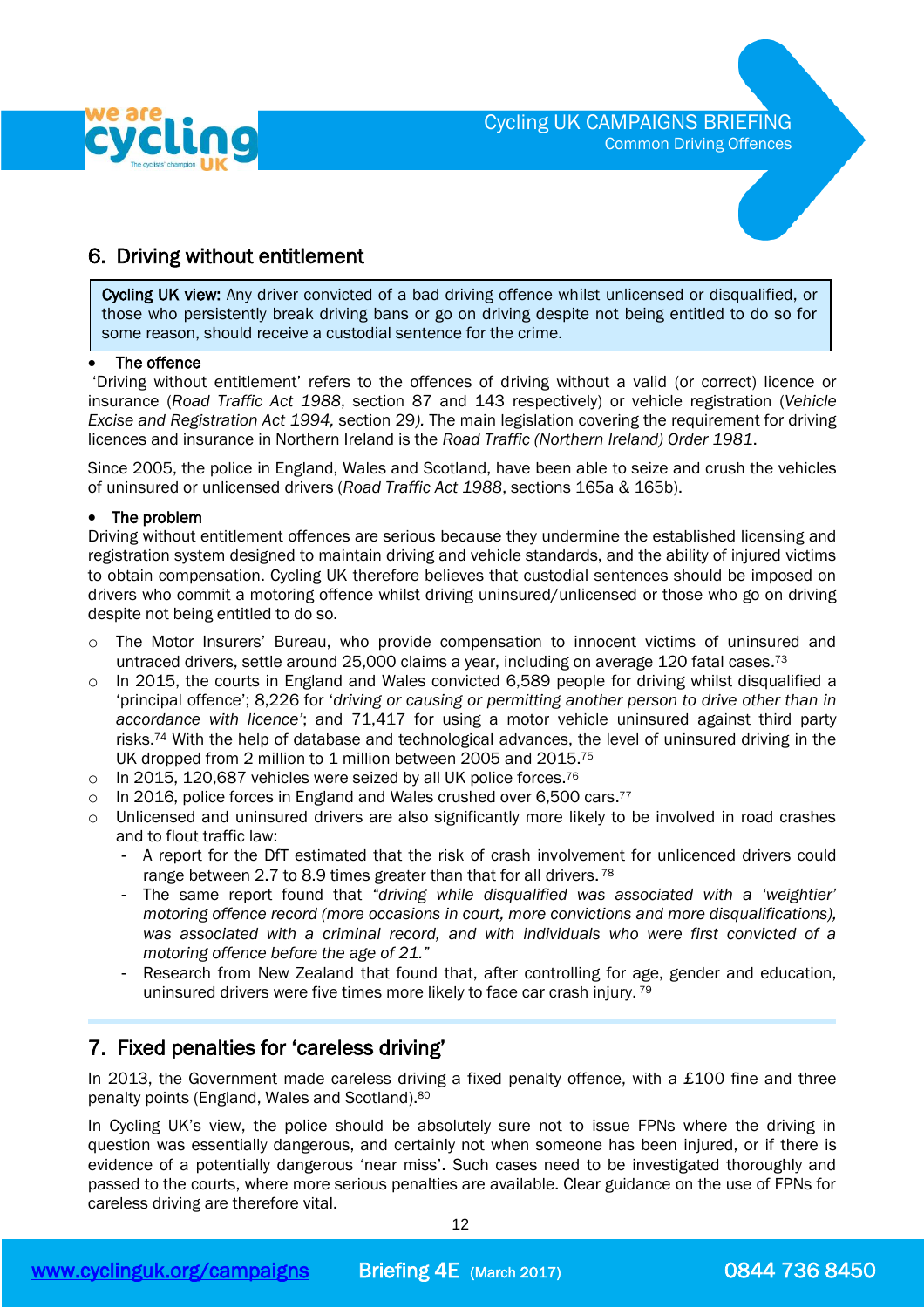

# Cycling UK CAMPAIGNS BRIEFING Common Driving Offences



# FURTHER READING/WEBSITES

- Cycling UK's series of briefings road safety: road safety overview; traffic law and enforcement overview; traffic policing; legal framework & sentencing; prosecutors & courts; compensation for injured cyclists. All at: [www.cyclinguk.org/campaignsbriefings](http://www.ctc.org.uk/campaignsbriefings) (filter by 'safe drivers and vehicles').
	- Parliamentary briefings on specific driving offences are a useful resource, e.g.:
		- o Alcohol[: http://www.parliament.uk/briefing-papers/SN00788/driving-alcohol](http://www.parliament.uk/briefing-papers/SN00788/driving-alcohol)
		- o Drugs:<http://www.parliament.uk/briefing-papers/SN02884/driving-drugs>
- *Report of the Review of Drink and Drug Driving Law* by Sir Peter North (DfT June 2010). [http://webarchive.nationalarchives.gov.uk/20100921035225/http:/northreview.independent.gov.](http://webarchive.nationalarchives.gov.uk/20100921035225/http:/northreview.independent.gov.uk/)  $uk/$  $uk/$  $uk/$ . Apart from the recommendations, this review offers a useful collection of facts and figures.</u>
- *Cycling UK's Road Justice campaign:* [www.roadjustice.org.uk](http://www.roadjustice.org.uk/) reporting tool, campaigning for change, advice and resources
- [www.roadpeace.org](http://www.roadpeace.org/) charity for road crash victims



<sup>1</sup> DfT. *British Social Attitudes Survey 2015: Public attitudes towards transport.* (Fig. 2.4). January 2017. [www.gov.uk/government/uploads/system/uploads/attachment\\_data/file/586193/british-social-attitudes-survey-2015.pdf](http://www.gov.uk/government/uploads/system/uploads/attachment_data/file/586193/british-social-attitudes-survey-2015.pdf)

- <sup>2</sup> DfT. *British Social Attitudes Survey 2015: Public attitudes towards transport*. January 2017. Link above (endnote 1). <sup>3</sup> RAC. *Report on Motoring 2016.* September 2016*.* <http://www.rac.co.uk/advice/reports-on-motoring>
- <sup>4</sup>DfT. *British Social Attitudes Survey 2015: Public attitudes towards transport*. January 2017 (p28, fig.4.5). (Link above). <sup>5</sup> Corbett, C; Simon, F. *The effects of speed cameras: how drivers respond.* Brunel University.1999.

<http://www.popcenter.org/problems/speeding/PDFs/corbett1999.pdf>

<sup>6</sup> Davis, A (Travelwest). *Essential Evidence on a page. No. 52 Is Speeding a "real" anti-social behaviour?* March 2010. <https://travelwest.info/project/ee-52-speeding-real-anti-social-behaviour>

<sup>7</sup> Poulter D and McKenna F. *Is speeding a 'real' anti-social behaviour? A comparison with other antisocial behaviours.* Accident Analysis and Prevention, vol 38(2), pp371-378, 2006; for press release, *Which antisocial behaviours are the British public most concerned about? University of Reading finds out* 11/12/2006

<https://www.reading.ac.uk/news-and-events/releases/PR3936.aspx>

8 Brake. Fit to Drive: Drink Driving. December 2017. [http://www.brake.org.uk/assets/DL\\_Are\\_you\\_ready\\_2015-17\\_DD\\_V2.pdf](http://www.brake.org.uk/assets/DL_Are_you_ready_2015-17_DD_V2.pdf) <sup>9</sup> DfT. *Massive change in attitude to drink driving since THINK! campaign launched 50 years ago*. DfT press release 7/11/2014. [www.gov.uk/government/news/92-of-people-feel-ashamed-to-drink-and-drive-as-50th-anniversary-think](http://www.gov.uk/government/news/92-of-people-feel-ashamed-to-drink-and-drive-as-50th-anniversary-think-campaign-is-launched)[campaign-is-launched](http://www.gov.uk/government/news/92-of-people-feel-ashamed-to-drink-and-drive-as-50th-anniversary-think-campaign-is-launched)

<sup>11</sup> DfT. *British Social Attitudes Survey 2015: Public attitudes towards transport*. January 2017. (Link above)

<sup>12</sup> RAC. *Report on Motoring 2016.* September 2016*.* <http://www.rac.co.uk/advice/reports-on-motoring> <sup>13</sup> Brake. *Smartphones.* July 2016.

- [www.brake.org.uk/assets/docs/dl\\_reports/DLreport-ariskybusiness-sec2-Smartphones-Jul16.pdf](http://www.brake.org.uk/assets/docs/dl_reports/DLreport-ariskybusiness-sec2-Smartphones-Jul16.pdf)
- <sup>14</sup> IAM RoadSmart. *Measuring attitudes to driving and safety behaviour*. February 2016.

[www.iamroadsmart.com/media-and-policy/research-and-policy/researches-list/measuring-attitudes-to-driving-safety](http://www.iamroadsmart.com/media-and-policy/research-and-policy/researches-list/measuring-attitudes-to-driving-safety) <sup>15</sup> *Road Traffic Regulation Act 198415,* sections 81, 86, 89 & schedule 6.

<http://www.legislation.gov.uk/ukpga/1984/27#pt6-l1g108>

<sup>16</sup> For more on FPNs for speeding, see CPS's guidelines:

 $\overline{a}$ 

<sup>10</sup> DfT. *British Social Attitudes Survey 2015: Public attitudes towards transport*. January 2017. (Link above)

[http://www.cps.gov.uk/legal/p\\_to\\_r/road\\_traffic\\_offences\\_guidance\\_on\\_fixed\\_penalty\\_notices/](http://www.cps.gov.uk/legal/p_to_r/road_traffic_offences_guidance_on_fixed_penalty_notices/)

<sup>17</sup> <https://www.gov.uk/speeding-penalties>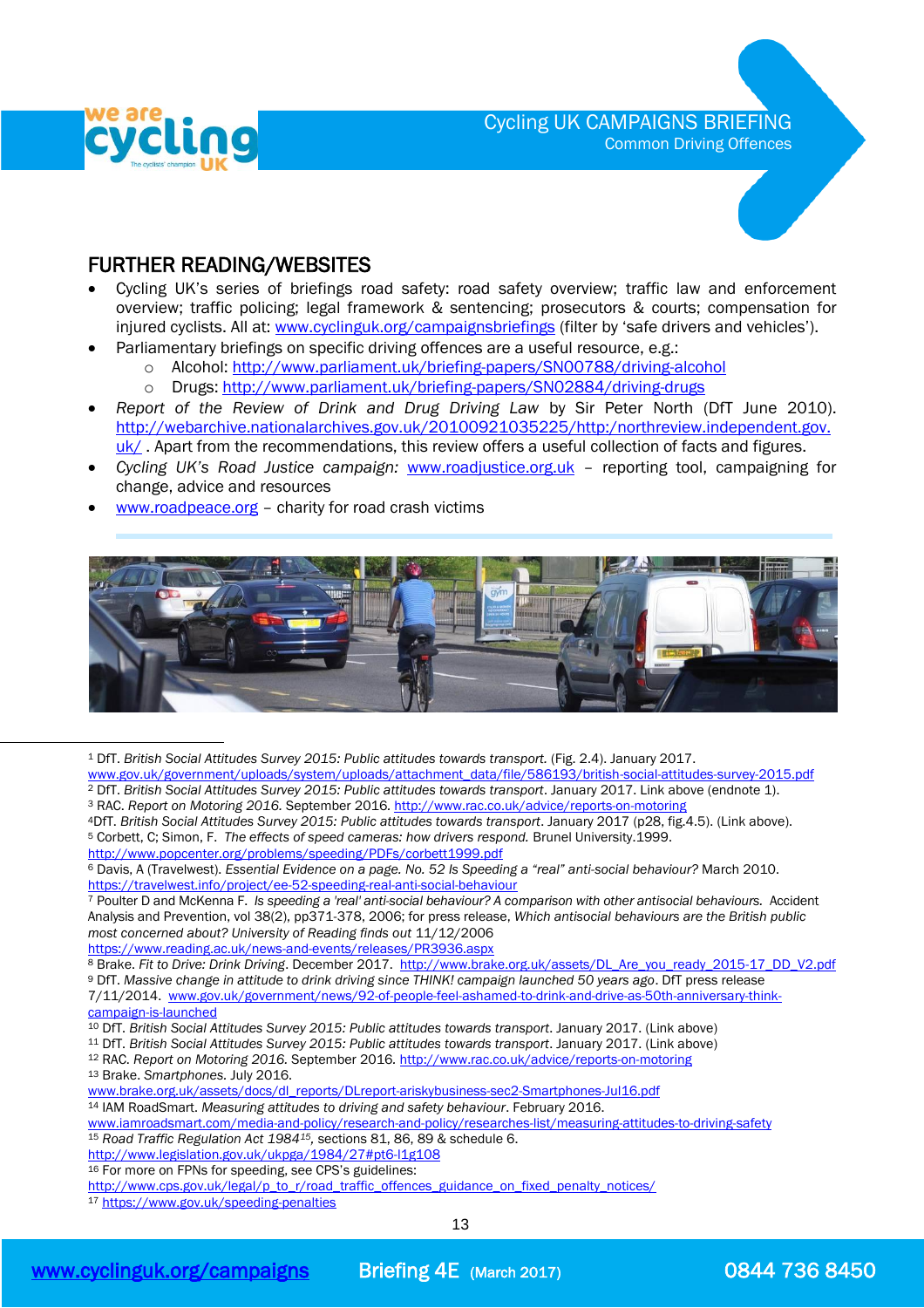

 $\overline{a}$ 

# Cycling UK CAMPAIGNS BRIEFING

Common Driving Offences



<sup>18</sup> Five year average (2011-15), calculated from DfT casualty figures. *Reported Road Casualties Great Britain: 2015.* Sept. 2016. Table RAS 41001. <https://www.gov.uk/government/collections/road-accidents-and-safety-statistics>

Note: these figures are based on STATS 19 forms, completed by the police usually in the immediate aftermath of a collision, rather than a full investigation. They should therefore be treated with some caution.

<sup>19</sup> Home Office. *Police Powers and Procedures England and Wales Year Ending 31 March 2016*. October 2016. FPNs for motoring offences, Table FPN.02.

<https://www.gov.uk/government/collections/police-powers-and-procedures-england-and-wales>

<sup>20</sup> DfT. Free Flow Vehicle Speed Statistics: Great Britain 2015. June 2016. Table SPE0201. <https://www.gov.uk/government/collections/speeds-statistics>

<sup>21</sup> DfT. Free Flow Vehicle Speed Statistics: Great Britain 2015. June 2016. Table SPE0201.

<https://www.gov.uk/government/collections/speeds-statistics>

<sup>22</sup> DfT. Free Flow Vehicle Speed Statistics: Great Britain 2015. June 2016. Table SPE0112. (These figures are not directly comparable to those published in earlier years). (Link above).

<sup>23</sup> Richards, D.C. (TRL). *Relationship between Speed and Risk of Fatal Injury: Pedestrians and Car Occupants* (Road Safety Web Publication No. 16). DfT. Sept 2010.

[http://webarchive.nationalarchives.gov.uk/20121105134522/http://assets.dft.gov.uk/publications/pgr-roadsafety-research](http://webarchive.nationalarchives.gov.uk/20121105134522/http:/assets.dft.gov.uk/publications/pgr-roadsafety-research-rsrr-theme5-researchreport16-pdf/rswp116.pdf)[rsrr-theme5-researchreport16-pdf/rswp116.pdf](http://webarchive.nationalarchives.gov.uk/20121105134522/http:/assets.dft.gov.uk/publications/pgr-roadsafety-research-rsrr-theme5-researchreport16-pdf/rswp116.pdf)

<sup>24</sup> Ashton SJ and Mackay GM. *Some characteristics of the population who suffer trauma as pedestrians when hit by cars and some resulting implications.* 4th IRCOBI International Conference, Göthenborg. 1979.

<sup>25</sup> For example, in 2013 ACPO (Association of Chief Police Officers, replaced by the National Police Chiefs' Council in 2015) issued guidance to officers suggesting that enforcement should normally follow at 10% over the speed limit plus 2 mph – e.g. at 24 mph where the speed limit is 20 mph, 35 mph where the speed limit is 30 mph etc. In Cycling UK's view, such suggested thresholds effectively undermine the status of the law and give some drivers the impression that the speed limit is a target or a minimum.

<sup>26</sup> In 2016, The Sentencing Council for England and Wales consulted on revisions to its sentencing guidelines for selected offences, including speeding. In our response, Cycling UK urged the Council to list the presence, or likely presence, of any vulnerable road users and any location where vulnerable roads users are or likely to be as an 'aggravating factor' that magistrates should consider when determining the penalties for any speeding offence. However, the Council's revised guidelines simply mention 'High level of traffic or pedestrians in the vicinity', and 'location, e.g. near school'. We believe this fails to reflect the vulnerability of cyclists, and implies that speeding anywhere else but near schools is not such a serious offence etc. <https://www.sentencingcouncil.org.uk/offences/item/speeding-revised-2017/>

<sup>27</sup> Aston University Press release 28/2/2013*. 'Aston academics research effectiveness of speed awareness courses.*' <http://www.aston.ac.uk/about/news/releases/2013/january/speed-awareness-courses/>

<sup>28</sup> TRL. *Novice drivers: Evidence review and Evaluation Pre-driver training, Graduated Driver Licensing.* 2013.

[www.gov.uk/government/uploads/system/uploads/attachment\\_data/file/249282/novice-driver-research-findings.pdf](http://www.gov.uk/government/uploads/system/uploads/attachment_data/file/249282/novice-driver-research-findings.pdf) <sup>29</sup> *Road Traffic Act 1988*[. www.legislation.gov.uk/ukpga/1988/52/contents](http://www.legislation.gov.uk/ukpga/1988/52/contents)

<sup>30</sup> <http://news.scotland.gov.uk/News/Parliament-passes-lower-drink-drive-limit-126f.aspx>

<sup>31</sup> DfT. *Reported Road Casualties in Great Britain: Estimates for accidents involving illegal alcohol levels: 2014 (final) and 2015 (provisional).* Aug 2016.

[https://www.gov.uk/government/uploads/system/uploads/attachment\\_data/file/543627/rrcgb-drink-drive-final.pdf](https://www.gov.uk/government/uploads/system/uploads/attachment_data/file/543627/rrcgb-drink-drive-final.pdf) <sup>32</sup> For detail on the penalties, se[e www.gov.uk/drink-driving-penalties](http://www.gov.uk/drink-driving-penalties)

33 An 'aggravating factor' is any circumstances that increases the guilt or injurious consequences of a crime or a tort <sup>34</sup> Ministry of Justice. *Criminal justice system statistics quarterly: December 2015.* Motoring Data Tool. May 2016. Note: these figures only relate to 'principal offences', i.e. if someone is found guilty of two or more offences, these figures only record the most serious. This means that the courts deal with larger numbers of each offence than is shown by the Motoring Data Tool. <https://www.gov.uk/government/collections/criminal-justice-statistics-quarterly>

<sup>35</sup> DfT. *Reported Road Casualties in Great Britain: Estimates for accidents involving illegal alcohol levels: 2014 (final) and 2015 (provisional).* Aug 2016. (Link above).

<sup>36</sup> Knowles, J et al. *Collisions Involving Cyclists on Britain's Roads: Establishing the Causes*. TRL Published Report PPR445. 2009. (Table 7-6, p37)[. http://www.trl.co.uk](http://www.trl.co.uk/)

<sup>37</sup> DfT. *Reported Road Casualties Great Britain: 2015.* Sept. 2016. Table RAS 41001.

<https://www.gov.uk/government/collections/road-accidents-and-safety-statistics>

<sup>38</sup> <https://www.theguardian.com/society/2016/dec/30/more-than-8000-people-caught-drink-driving-twice-in-five-years> <sup>39</sup> NICE. *Review of effectiveness of laws limiting blood alcohol concentration levels to reduce alcohol-related road injuries and* 

*deaths.* March 2010.<http://www.ias.org.uk/uploads/pdf/bloodalcoholcontenteffectivenessreview.pdf> <sup>40</sup> DfT. *Reported Road Casualties Great Britain 2015*. Sept. 2016. Table RAS51009.

<https://www.gov.uk/government/collections/road-accidents-and-safety-statistics>

<sup>41</sup> For a table listing the blood alcohol limits in EU countries, see the EU's *Transport in Figures: Statistical Pocket Notebook.* 2016. (Table 2.1.3).<https://ec.europa.eu/transport/sites/transport/files/pocketbook2016.pdf>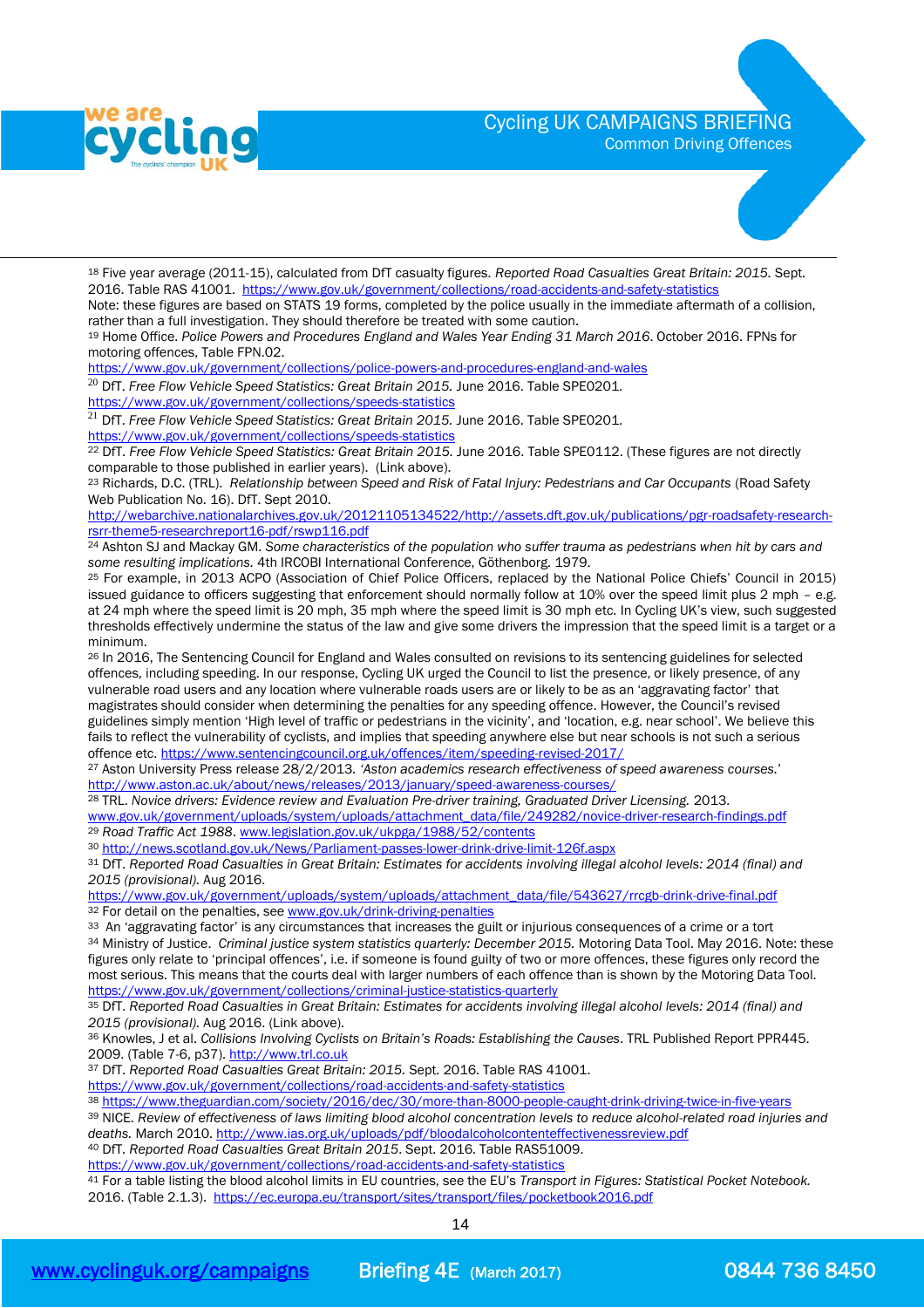

 $\overline{a}$ 

# Cycling UK CAMPAIGNS BRIEFING

Common Driving Offences



<sup>42</sup> NICE. *Review of effectiveness of laws limiting blood alcohol concentration levels to reduce alcohol-related road injuries and deaths.* March 2010.<http://www.ias.org.uk/uploads/pdf/bloodalcoholcontenteffectivenessreview.pdf>

<sup>43</sup> DfT. *Reported Road Casualties in Great Britain: Estimates for accidents involving illegal alcohol levels: 2014 (final) and 2015 (provisional).* Aug 2016. (Link above).

<sup>44</sup> DfT. *Reported Road Casualties in Great Britain: Estimates for accidents involving illegal alcohol levels: 2013 (final) and 2014 (provisional).* Aug 2015.

[https://www.gov.uk/government/uploads/system/uploads/attachment\\_data/file/451402/rrcgb-drink-drive-2013-final.pdf](https://www.gov.uk/government/uploads/system/uploads/attachment_data/file/451402/rrcgb-drink-drive-2013-final.pdf) 45 In 2001, France had one of the worst road safety records in Europe, but following the adoption of a 'zero tolerance' policy

over speeding offences, deaths dropped by 43% between 2001 and 2007.<sup>45</sup> One survey (2004) found that 45% of French drivers said that they had altered their driving behaviour due to 'fear of punishment' (*'la peur de la sanction'*), while 37% said they had done so due to 'better awareness of risk' (*'la prise de conscience'*). La Prévention Routière/Gatard. *Comportement des Français au Volant: en 5 ans, ce qui a change*. April 2004.

<http://docplayer.fr/14832456-Comportement-des-francais-au-volant-en-5-ans-ce-qui-a-change.html>

<sup>46</sup> *Road Traffic (Amendment) Act (Northern Ireland) 2016.* <http://www.legislation.gov.uk/nia/2016/11/section/3>

<sup>47</sup> DVSA. *Drink-drive rehabilitation scheme.* <https://www.gov.uk/government/collections/drink-drive-rehabilitation-scheme> <sup>48</sup> Smith LR et al. *The drink/drive rehabilitation scheme: evaluation and monitoring. Final Report.* TRL. Sept 2004. <https://trl.co.uk/reports/TRL613>

<sup>49</sup> DfT. *Reported Road Casualties Great Britain 2015*. Sept 2016. Table RAS 50007.

<https://www.gov.uk/government/collections/road-accidents-and-safety-statistics>

<sup>50</sup> Road Traffic Act 1988, Section 4

<sup>51</sup> <https://www.gov.uk/government/collections/drug-driving>

52 Patients who are able to drive safely have a medical defence if they take their medicine in accordance with advice given by a healthcare professional and/or printed in the accompanying written instructions. As the specified limit allows for the normal recommended doses, those who take their medicines as intended should not be affected by this legislation.

[www.gov.uk/government/news/call-for-pharmacy-teams-to-support-drug-drive-campaign](http://www.gov.uk/government/news/call-for-pharmacy-teams-to-support-drug-drive-campaign)

53 Figures quoted in Road Minister Andrew Jones address to the National Roads Policing Conference. 26 January 2017. <https://www.gov.uk/government/speeches/address-to-the-national-roads-policing-conference>

<sup>54</sup> North, Sir Peter. *Report of the Review of Drink and Drug Driving Law.* DfT (HMSO). June 2010.

<http://webarchive.nationalarchives.gov.uk/20100921035225/http:/northreview.independent.gov.uk/>

55 This would mean that anyone disqualified twice in 10 years for any drink or drug driving offence would have to be assessed by a DVLA-approved doctor before getting their licence back. The check would determine whether they have a drink or drug dependency or misuse problem. For more on the High Risk Offender Scheme for drink-driving, see:

<https://www.gov.uk/guidance/drug-or-alcohol-misuse-or-dependence-assessing-fitness-to-drive>

<sup>56</sup> *Road Traffic Act 1988*, section 41D (amended by the *Road Safety Act 2006*)

<http://www.legislation.gov.uk/ukpga/1988/52#pt2-pb2-l1g64> ; *The Road Traffic (Northern Ireland) Order 2007* <http://www.legislation.gov.uk/nisi/2007/916/article/6>

<sup>57</sup> The Economist (Technology Quarterly). *Fatal distraction*. 30 November 2013. [http://www.economist.com/news/technology](http://www.economist.com/news/technology-quarterly/21590762-mobile-phones-people-who-use-their-phones-while-driving-are-causing-carnage?fsrc=scn/tw/te/pe/ed/fataldistraction)[quarterly/21590762-mobile-phones-people-who-use-their-phones-while-driving-are-causing-](http://www.economist.com/news/technology-quarterly/21590762-mobile-phones-people-who-use-their-phones-while-driving-are-causing-carnage?fsrc=scn/tw/te/pe/ed/fataldistraction)

[carnage?fsrc=scn/tw/te/pe/ed/fataldistraction](http://www.economist.com/news/technology-quarterly/21590762-mobile-phones-people-who-use-their-phones-while-driving-are-causing-carnage?fsrc=scn/tw/te/pe/ed/fataldistraction)

<sup>58</sup> DfT. *Seat belt and mobile phone use surveys: 2014*. Feb 2015.

[www.gov.uk/government/uploads/system/uploads/attachment\\_data/file/406723/seatbelt-and-mobile-use-surveys-2014.pdf](http://www.gov.uk/government/uploads/system/uploads/attachment_data/file/406723/seatbelt-and-mobile-use-surveys-2014.pdf) <sup>59</sup> DfT. *Reported Road Casualties Great Britain 2015*. Sept 2016. Table RAS 50007. (Link above)

<sup>60</sup> Home Office. *Police Powers and Procedures England and Wales year ending 31 March 2016*. (Table FPN 02). October 2016. <https://www.gov.uk/government/collections/police-powers-and-procedures-england-and-wales>

<sup>61</sup> In its impact assessment of increasing FPN and points for the offence of using a mobile phone whilst driving (July 2016), the DfT says: " … it is apparent that there are a considerable number of individuals who use their mobile phone whilst driving, and that this poses a risk to both the occupants of the vehicle and other road users."

[https://www.gov.uk/government/uploads/system/uploads/attachment\\_data/file/565100/mobile-phones-driving](https://www.gov.uk/government/uploads/system/uploads/attachment_data/file/565100/mobile-phones-driving-consultation-impact-assessment.pdf)[consultation-impact-assessment.pdf](https://www.gov.uk/government/uploads/system/uploads/attachment_data/file/565100/mobile-phones-driving-consultation-impact-assessment.pdf)

<sup>62</sup> See Cycling UK briefing [www.cyclinguk.org/campaigning/views-and-briefings/traffic-police-and-other-enforcement-agencies](https://www.ctc.org.uk/campaigning/views-and-briefings/traffic-police-and-other-enforcement-agencies) <sup>63</sup> Brake. News release 18/11/2013. *Campaign appeals to drivers to tune in to road safety and turn off their phones*. <http://www.brake.org.uk/news/1147-rsw13-nat>

64

Cyclist Lee Martin killed by texting driver:

<https://www.cyclinguk.org/news/magistrates-allowed-texting-driver-keep-licence-lee-lost-life>

- Cyclist Chris Dennehy killed by a lorry driver reaching for his mobile phone to download a sermon: <https://www.cyclinguk.org/news/20151020-careless-driving-reckless-sentencing>

Times journalist Mary Bowers left with life changing injuries after being hit whilst cycling by a lorry driver using a hands free device:<http://www.bbc.co.uk/news/uk-england-21554597>